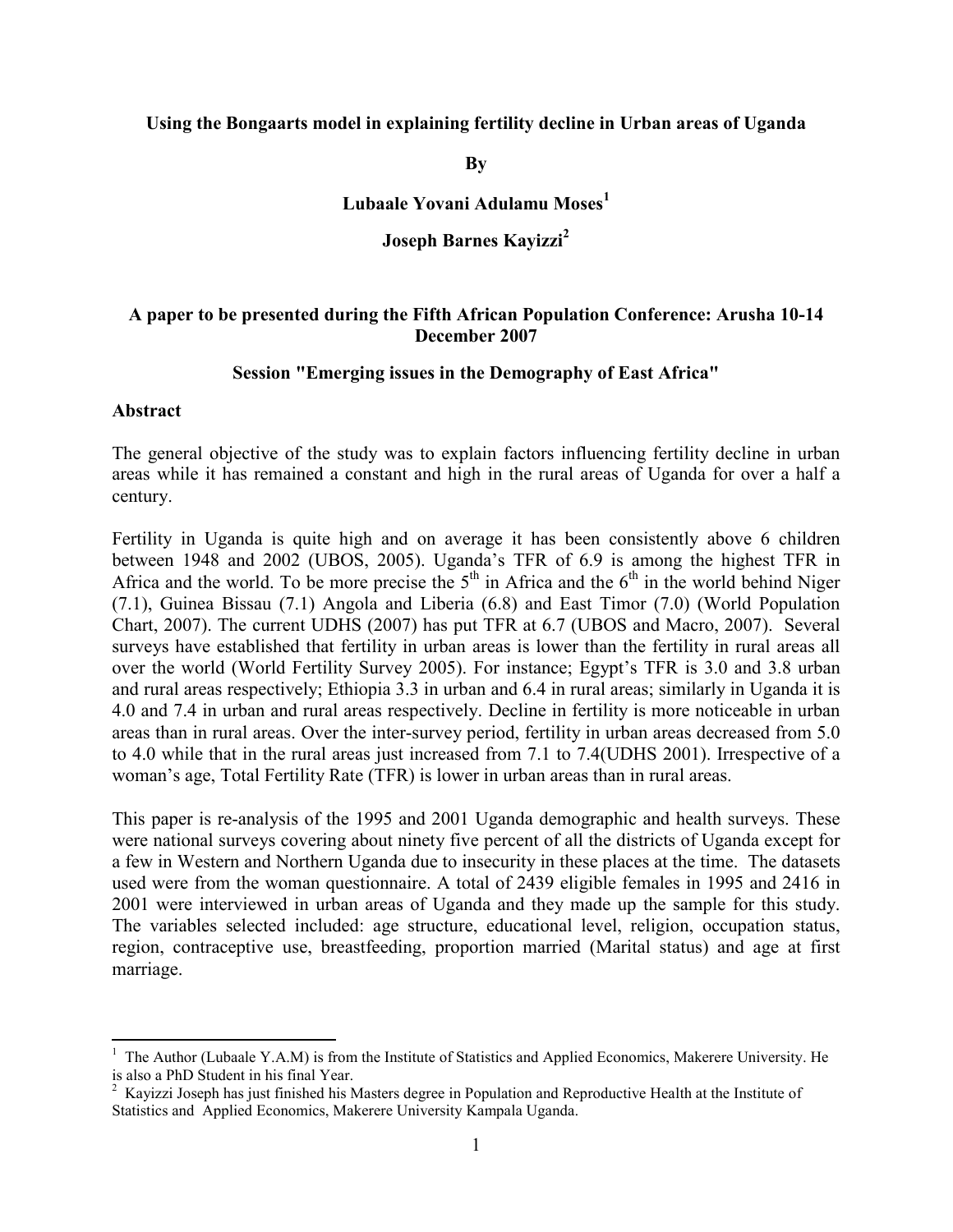The Bongaarts and Porter (1983) aggregate model was used. This model was selected because it quantifies the contribution of each proximate determinant of fertility. Details of the model explained fully in the paper.

It was possible to explain the factors that have lead to fertility decline in urban areas of Uganda between the two inter-survey periods using the Bongaarts and Porter (1983). The model established that the change in the proportion married and postpartum infecundability due to breastfeeding had the greatest inhibiting effect on fertility in urban areas of Uganda. Contraception use contributes the least. It was established that there were wide variations in the degree of influence of the socio-economic factors that operate through the proximate determinants in influencing fertility. The most influencing socio-economic variables are education, religion and occupation.

It is recommended that promotion of contraceptive use, prolonged breastfeeding habits, female education hence employment and general reproductive health education are important if the fertility in Uganda is to decrease.

## Background to the study

Several surveys have established that fertility in urban areas is lower than the fertility in rural areas all over the world (World Fertility Survey 2005). For instance; Egypt's fertility is 3.0 in urban areas and 3.8 in rural areas; Ethiopia has a TFR of 3.3 in urban areas and 6.4 in rural areas; Kenya's fertility is 3.1 in urban areas and 5.1 in rural areas, and Uganda's TFR is 4.0 in urban areas and 7.1 in rural areas (EDHS 2001, EDHS 2000, KDHS 2004 and UDHS 2001). In general, fertility in Uganda is quite high and on average it has been consistently above 6 children since 1948 to 2002 (UBOS, 2005). Uganda's TFR of 6.9 is among the highest Total Fertility Rates in Africa and probably in the world. However Uganda's urbanization level is estimated at 12 percent indicating that majority population in the country lives in rural areas (UBOS, 2005).

Uganda is experiencing a high Total Fertility Rate of over 6.9, which is considered to be contributing to the country's high population growth rate of 3.3 percent per annum. The Uganda Demographic and Health Surveys of 1995 and 2001 indicate that fertility in rural areas increased and is higher than fertility in urban areas. However the Uganda Demographic and Health Survey reports of 1988, 1995 and 2001 indicate that fertility in urban areas of Uganda is steadily declining.

The three previous UDHS showed that fertility in urban areas of Uganda was 5.7 in 1988 Ministry of Health (1989), which reduced to 5.0 in 1995 Ministry of Finance Planning and Economic Development (1996) and eventually reduced to 4.0 in 2001 (UBOS, 2001). This shows that women in urban areas of Uganda experience some unique factors, which are not experienced by their rural counterparts.

## Objective of the study

The objective of the study was to find out what are factors that influencing fertility decline in the urban areas of Uganda when overall fertility in the country remain high and constant. Specifically, the study tried to: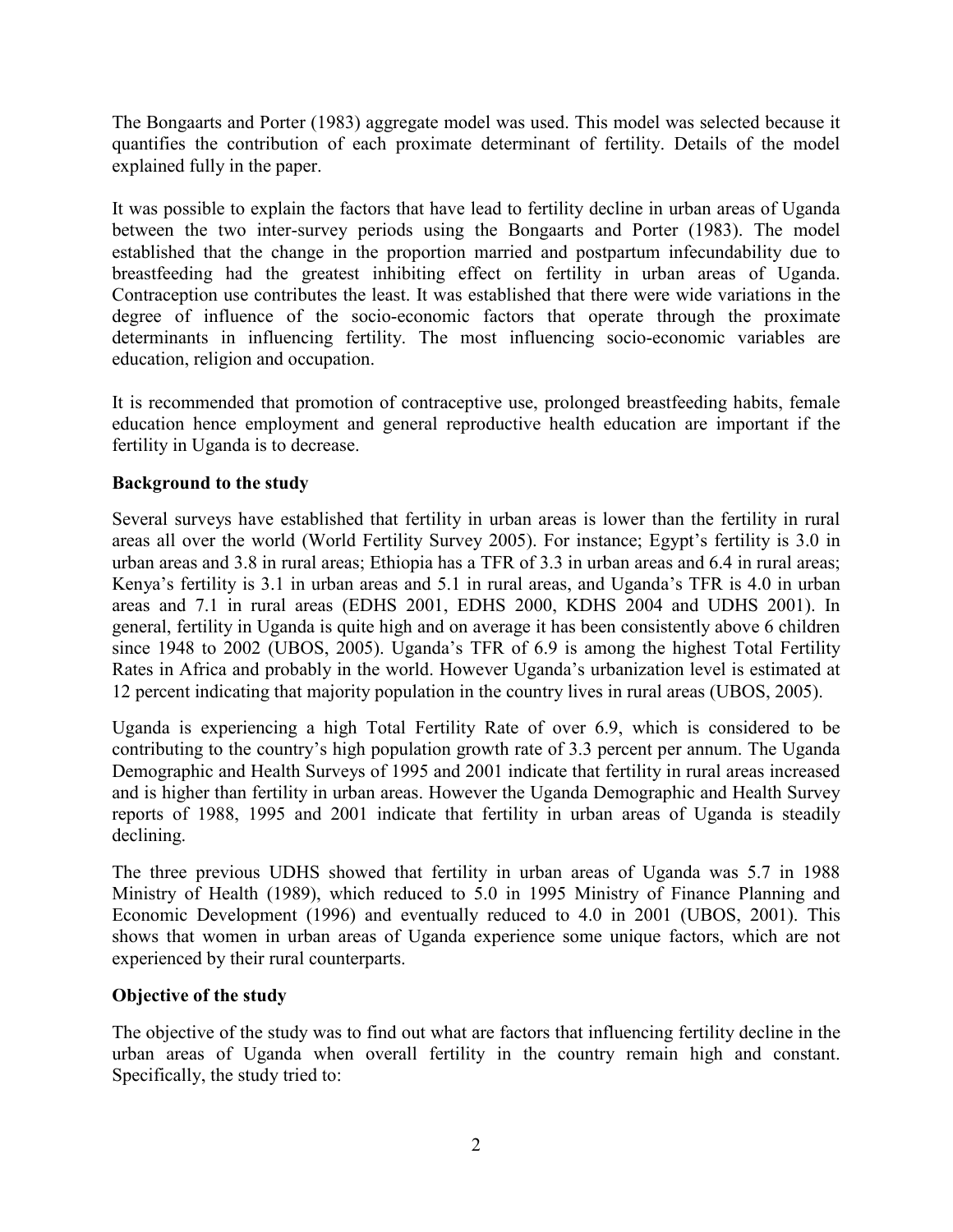- 1. To establish the extent to which the change in proximate determinants; proportion married, age at first marriage, contraception and postpartum infecundability promoted fertility decline in urban areas of Uganda.
- 2. To investigate the role of the selected socio-economic variables in influencing proximate variables.

## Data Sources

The sources of data used were the Uganda demographic and Health surveys of 1995 and 2001. A total of 2439 eligible females in 1995 and 2416 in 2001 were interviewed in urban areas of Uganda and they made up the sample for this study. It should be noted that in terms of regional variation, most of the urban population was enumerated in Kampala district which geographically is equivalent to Kampala city. The variables selected included: age structure, educational level, religion, occupation status, region, contraceptive use, breastfeeding, proportion married (Marital status) and age at first marriage. One important variable was not captured by these dataset namely abortion.

### Methodology

The following section presents a detailed analysis of a fertility differential model that quantifies the negative and positive effects of each of the socio-economic and cultural factors on fertility through various intermediate fertility variables. For illustration, the model is used to explain the observed socio-economic differentials in fertility during the 1995 and 2001 Uganda and Demographic survey among the urban women of reproductive age.

#### The Bongaarts fertility differential Model

The following equations summarize the basic structure of the Bongaarts' model by relating the fertility measures to the proximate determinants.

 $TFR = C_m$  x  $C_c$  x  $C_a$  x  $C_i$  x  $TF(1)$ 

 $TM = C_c$  x  $C_a$  x  $C_i$  x TF (2)

 $TN = C_i$  x TF (3)

Where

TFR is the total fertility rate,

TM is the total marital fertility rate

TN is the total natural marital fertility rate,

TF is the total fecundity rate

and  $C_m$ ,  $C_c$ ,  $C_a$  and  $C_i$  are the indices of marriage, contraception, induced abortion, and postpartum fecundability respectively. The indices can only take values between 0 and 1. When there is no fertility-inhibiting effect of a given intermediate fertility variable, the corresponding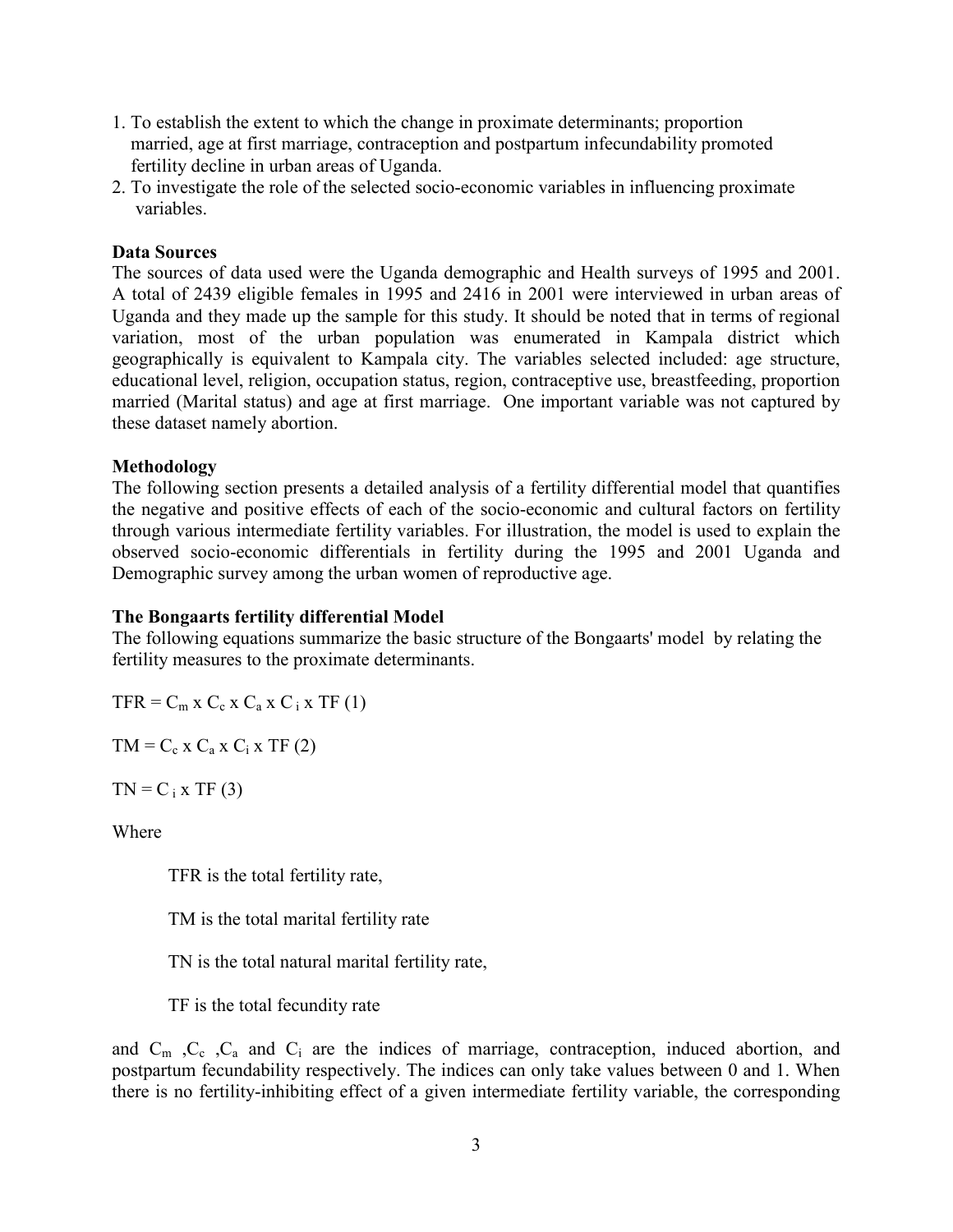index equals 1, if the fertility inhibition is complete, the index equals 0. These indices can be estimated from measures of the proximate variables and these estimates are given below

## Estimation of the index of marriage  $(Cm)$

The index of marriage measures the inhibiting effect of marriage on fertility in the population. It has to be noted that the higher the level of marriage in the population the less the inhibiting effect and the reverse is true. The index of marriage is estimated using the formula;

$$
C_m = \sum m(a)g(a)/\sum g(a)
$$

Where  $C_m$  = Index of marriage.  $m(a)$  = Age specific proportions of married females,  $m(a)$  is got by dividing the number of married women of a particular age group by the number of women in the same age group.

 $g(a)$  = Age specific marital fertility rates,  $g(a)$  is got by dividing the births of a particular age group by the number of women in the same age group. For instance Table 2.1 below shows the estimation of the index of marriage.

## Estimation of the index of contraception  $(C_c)$

The index of contraception in the model measures the inhibiting effect of contraception on fertility in the population. The higher the level of contraception in the population, the higher the inhibiting effect due to contraception and the lower the level of contraception the lower the inhibiting effect. The index of contraception is estimated using the formula;

$$
C_c = 1 - 1.08 * u * e
$$

Where  $u =$  Proportion using contraception among married women of reproductive age (15-49) years).  $e =$  Average use effectiveness of contraception. The coefficient 1.08 represents an adjustment for the fact that women do not use contraception if they know that they are sterile. The indices of use effectiveness proposed for particular contraceptives are; pill =  $0.90$ , IUD = 0.95, sterilization = 1.00 and others =  $0.70$  (Bongaarts, 1983).

# Estimation of the index of abortion  $(C_a)$

The index of abortion measures the inhibiting effect of abortion on fertility in the population. In this study the index of abortion was set at 1.0 due to lack of data. The index of abortion is estimated using the formula below;

 $C_a = TFR$ <br>TFR + b \* TA +  $b * TA$  =  $TFR$   $/$   $TFR + 0.4 * (1 + u) * TA$  $+ 0.4*(1+u)*TA$  Where  $u =$  Prevalence contraceptive use.  $b =$  Average number of births averted per induced abortion and  $b = 0.4$  (1 + u).  $b = 0.4$ when  $u = 0$  and  $b = 0.8$  when  $u = 1.0$ . TA = Total abortion (Average number of induced abortions per woman at the end of the reproductive period if induced abortion rates remains at prevailing levels throughout the reproductive period.  $C_a = 1.0$  if the TA is 0. Therefore the Total Abortion rate in this study is 1.0.

# Estimation of the index of postpartum infecundability  $(C_i)$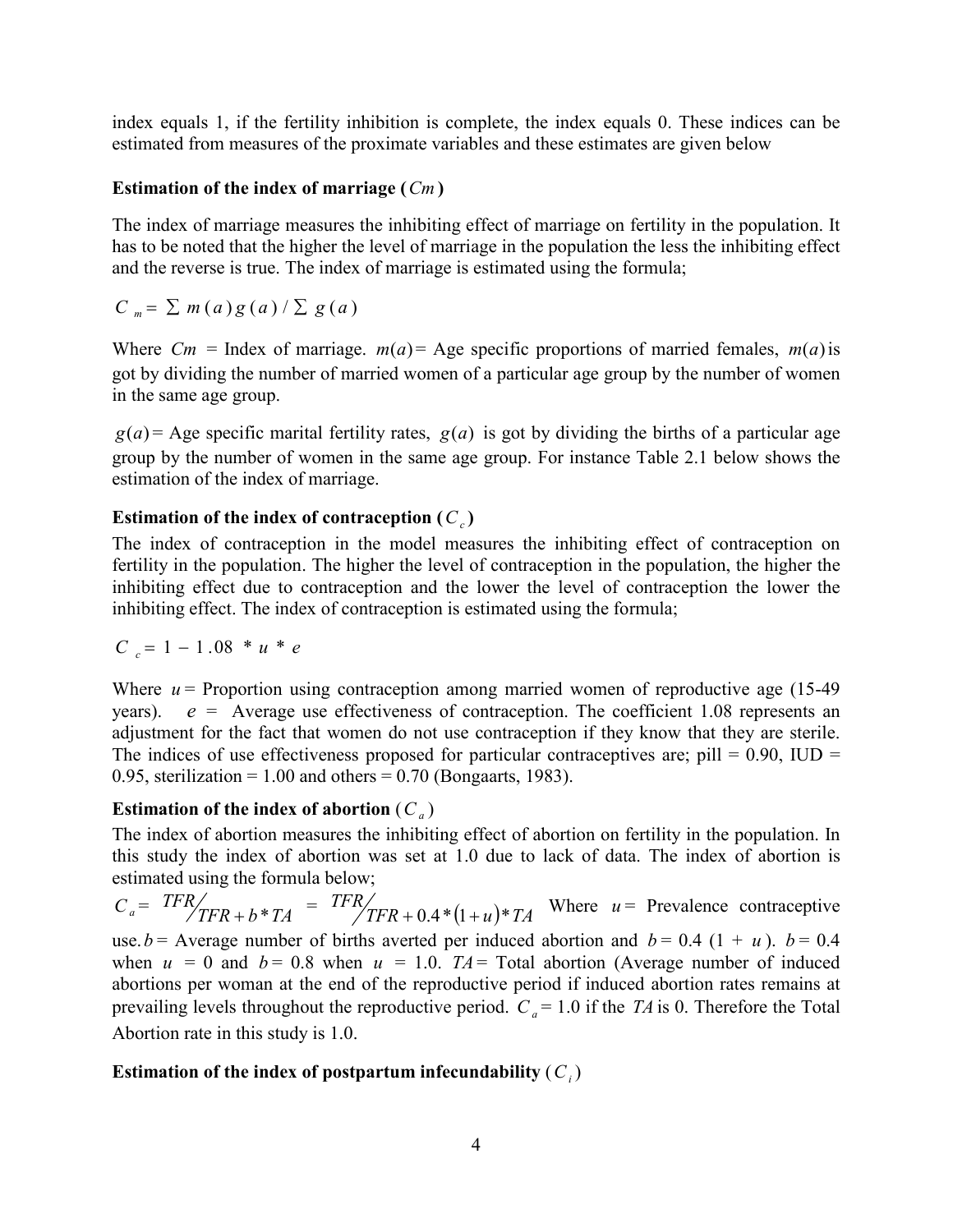The index of postpartum infecundability measures the inhibiting effect of breastfeeding or abstinence on fertility in the population. The index of postpartum infecundability in the model is estimated using the effect of breastfeeding (lactation amenorrhea) or postpartum abstinence. The ratio of natural fertility in the presence and absence of postpartum infecundability therefore equals the ratio of the average birth interval without and with postpartum infecundability. If no breastfeeding and postpartum abstinence are practiced, the birth interval averages about 20 months, which is the sum of;

- i) 1.5 months of minimum postpartum anovulation.
- ii) 7.5 months of waiting time to conception.
- iii) 2 months of time added by spontaneous intrauterine mortality.
- iv) 9 months for a full term pregnancy.

Bongaarts and Potter (1983) states that, in the presence of breastfeeding and postpartum abstinence, the average birth internal equals approximately 18.5 months  $(7.5 + 2 + 9)$  plus the duration of postpartum infecundability. The index of postpartum infecundability  $(C_i)$  is estimated as;

# $C_i = 20$

18.5 + *i* Where  $C_i$  = The index of postpartum infecundability. *i* = Average duration of postpartum infecundability caused by breastfeeding or postpartum abstinence. In this study, the index of postpartum infecundability was estimated using the mean duration of breastfeeding and this was obtained from a question, which aimed at establishing the duration the most recent child was breastfed.

### Determinants of fertility

In this study, the Total Fertility Rates in urban areas of Uganda were estimated to identify the factors fuelling fertility decline in urban areas of Uganda. The indices for marriage, contraception and postpartum infecundability were estimated and the results are presented in Table 1 below. Using the model with the observed total fecundity ( $TF$ ) of 15.3, the total fertility rate in urban areas of Uganda in 1995 was 5.9 and 5.3 in 2001 as shown in Table. The results confirmed that fertility in urban areas of Uganda is steadily declining. The index of abortion in the model was set at 1.0 due to lack of data as recommended by (Bongaarts, 1983).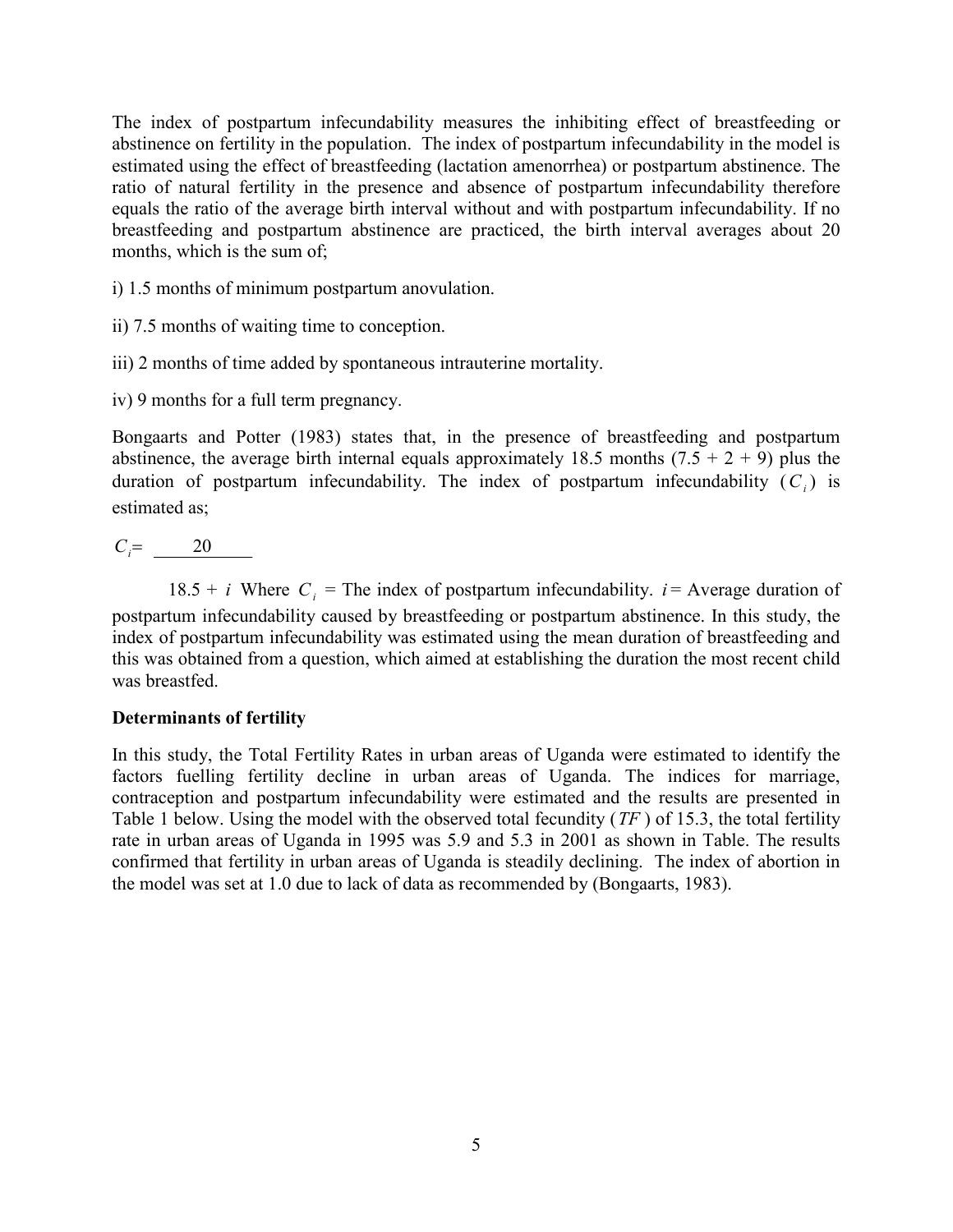| YEAR/<br><b>VARIABLES</b> | <b>INDICES</b><br><b>OF</b><br><b>DETERMINANTS</b> |       |                  | <b>PROXIMATE</b> |        | <b>TFR</b>       |
|---------------------------|----------------------------------------------------|-------|------------------|------------------|--------|------------------|
|                           | Cm                                                 | $C_c$ | $C_a$            | $C_i$            | $T\!F$ |                  |
| 1995                      |                                                    |       |                  |                  |        |                  |
| Urban                     | 0.631                                              | 0.971 | 1.0              | 0.623            | 15.3   | 5.9              |
| <b>Education</b>          |                                                    |       |                  |                  |        |                  |
| No education              | 0.687                                              | 0.872 | 1.0              | 0.628            | 15.3   | 5.7              |
| Primary                   | 0.644                                              | 0.961 | $\overline{1.0}$ | 0.615            | 15.3   | 5.8              |
| Secondary+                | 0.586                                              | 0.896 | 1.0              | 0.519            | 15.3   | $\overline{4.2}$ |
| Religion                  |                                                    |       |                  |                  |        |                  |
| Catholic                  | 0.640                                              | 0.948 | 1.0              | 0.632            | 15.3   | 5.9              |
| Protestant                | 0.620                                              | 0.934 | $\overline{1.0}$ | 0.597            | 15.3   | $\overline{5.3}$ |
| Muslim                    | 0.612                                              | 0.955 | 1.0              | 0.634            | 15.3   | 5.7              |
| Others                    | 0.583                                              | 0.954 | 1.0              | 0.615            | 15.3   | 5.2              |
| Occupation                |                                                    |       |                  |                  |        |                  |
| Unemployed                | 0.744                                              | 0.966 | 1.0              | 0.655            | 15.3   | 7.2              |
| Non professional          | 0.639                                              | 0.936 | $\overline{1.0}$ | 0.591            | 15.3   | $\overline{5.4}$ |
| Professional              | 0.503                                              | 0.838 | 1.0              | 0.612            | 15.3   | 3.9              |
| 2001                      |                                                    |       |                  |                  |        |                  |
| Urban                     | 0.608                                              | 0.954 | 1.0              | 0.608            | 15.3   | 5.3              |
| <b>Education</b>          |                                                    |       |                  |                  |        |                  |
| No education              | 0.585                                              | 0.977 | 1.0              | 0.597            | 15.3   | 5.2              |
| Primary                   | 0.639                                              | 0.860 | $\overline{1.0}$ | 0.609            | 15.3   | $\overline{5.1}$ |
| Secondary+                | 0.603                                              | 0.879 | 1.0              | 0.597            | 15.3   | 4.8              |
| <b>Religion</b>           |                                                    |       |                  |                  |        |                  |
| Catholic                  | 0.587                                              | 0.905 | 1.0              | 0.615            | 15.3   | 5.0              |
| Protestant                | 0.597                                              | 0.888 | 1.0              | 0.606            | 15.3   | 5.0              |
| Muslim                    | 0.660                                              | 0.908 | 1.0              | 0.597            | 15.3   | 5.5              |
| Others                    | 0.566                                              | 0.925 | 1.0              | 0.579            | 15.3   | 5.0              |
| Occupation                |                                                    |       |                  |                  |        |                  |
| Unemployed                | 0.673                                              | 0.939 | 1.0              | 0.645            | 15.3   | 6.2              |
| Non professional          | 0.569                                              | 0.888 | 1.0              | 0.614            | 15.3   | 4.7              |
| Professional              | 0.705                                              | 0.763 | 1.0              | 0.597            | 15.3   | 4.9              |

## Table 1 Estimated Indices of the Proximate Determinants and Total Fertility Rates of the selected variables over the survey periods

## Results of the Bongaarts model proximate determinants at reducing fertility in urban areas

### Introduction

It has to be noted that when there is no fertility-inhibiting effect of a given intermediate fertility variable, the corresponding index equals 1; if the fertility inhibition is complete, the index equals 0. Therefore in this study, the net inhibiting effect of the proximate determinants on fertility in urban areas of Uganda was got by subtracting the indices from 1.0, which is the inverse of 0 that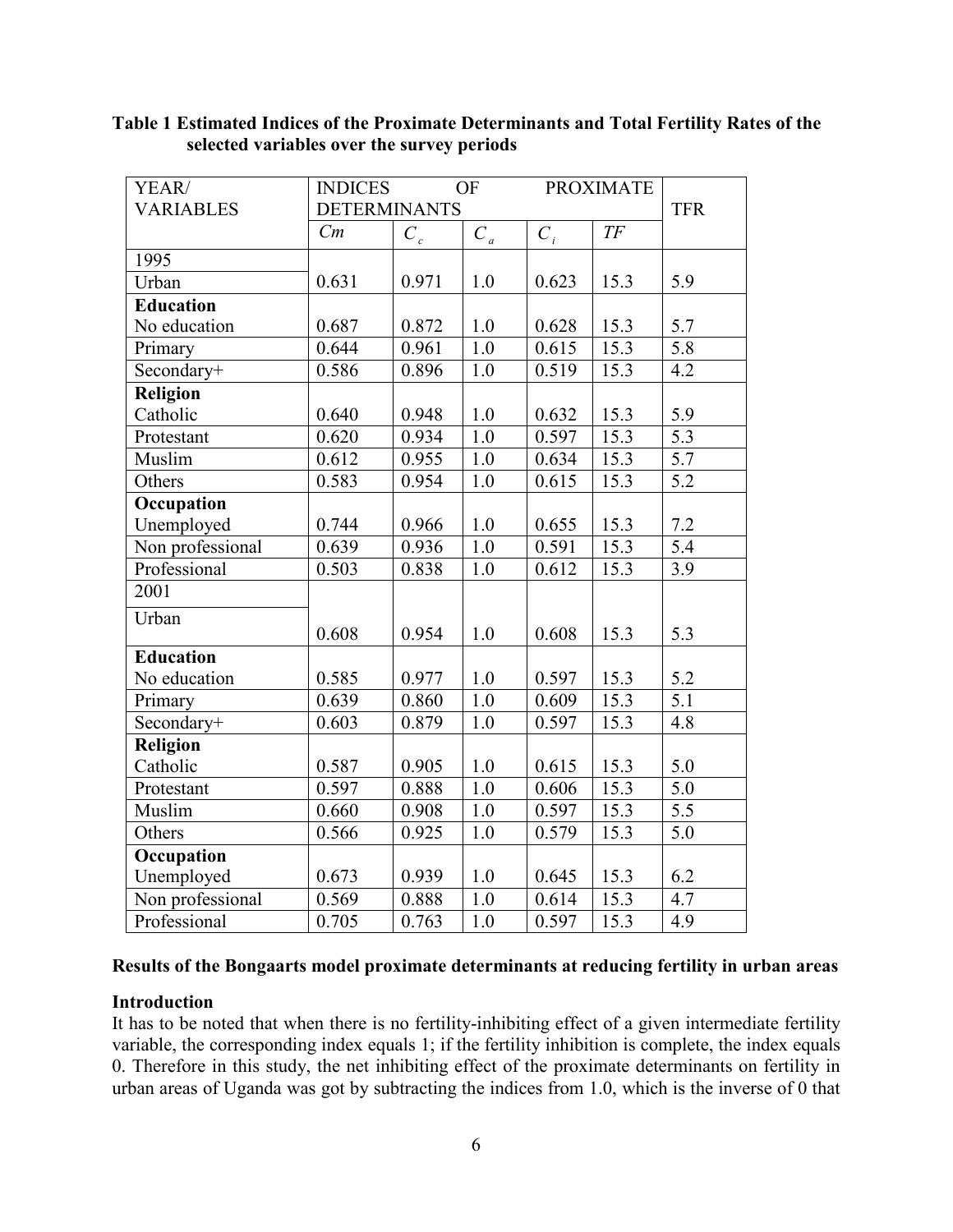is taken to be 100 percent effectiveness. The subsequent session will indicate the variation in the contribution of the Bongaarts (1983) proximate determinants and some selected background factors which worker through the proximate determinants to have either negatively or positively effect on fertility reduction.

## Marriage

The index of marriage had the greatest inhibiting effect on fertility in urban areas of Uganda. The estimates of the index of marriage were 0.631 in 1995 and 0.608 in 2001. This indicates that the inhibiting effect of marriage on fertility increased from 0.369 to 0.392. The high contribution of the index of marriage was due to delayed entry of women into marriage due to acquisition of higher levels of education.

## **Breastfeeding**

The mean duration of breastfeeding rose from 13.6 months in 1995 to 14.4 months in 2001. Therefore the index of postpartum infecundability was 0.623 in 1995 and 0.608 in 2001. This reveals that the net effect of postpartum infecundability increased from 0.377 to 0.392. The study established that breastfeeding was practiced across all education, religious and occupational categories and also across regions. Again there was an increase in the proportion that breastfed for 19+ months from 14 percent in 1995 to 21 percent in 2001.

## **Contraception**

It was established that contraception had the least effect at influencing fertility reduction in urban areas of Uganda. The index of contraception was 0.969 in 1995 and 0.955 in 2001. Therefore the net inhibiting effect on fertility due to contraception decreased from 0.04 to 0.03. This could be attributed to the fact that once you attain high levels, you either maintain them or you begin lowering. Contraception in Uganda is higher in Urban areas low levels of contraceptive use in the urban areas and the country at large. For instance the national contraceptive prevalence rate is estimated at 23 percent.

### Background factors

In order to fully conclude that fertility in urban areas is decreasing significantly than in rural areas of Uganda, additional analysis was done on some selected factors. These included region of interview, educational level of the respondent, religion and occupation.

## Regional variation in fertility decline UDHS 1995 and 2001 Introduction

During the 1995 and 2001, Uganda was divided into 4 statistical regions for purposes of comparing and showing variations within different geographical areas on certain behaviours. These regions are Central, Eastern, Northern and Western.

### Central region

As indicated in Table 1 above the index of marriage in the Central region was 0.678 in 1995 and 0.584 in 2001. This led to the net effect of marriage in the region to increase from 0.322 to 0.416. The findings indicate that the increase of the effect of marriage was due to a reduction in the proportion of the married category from 56 percent in 1995 to 51 percent in 2001. Contraceptive use was another contributing factor at reducing fertility in urban areas in the Central region of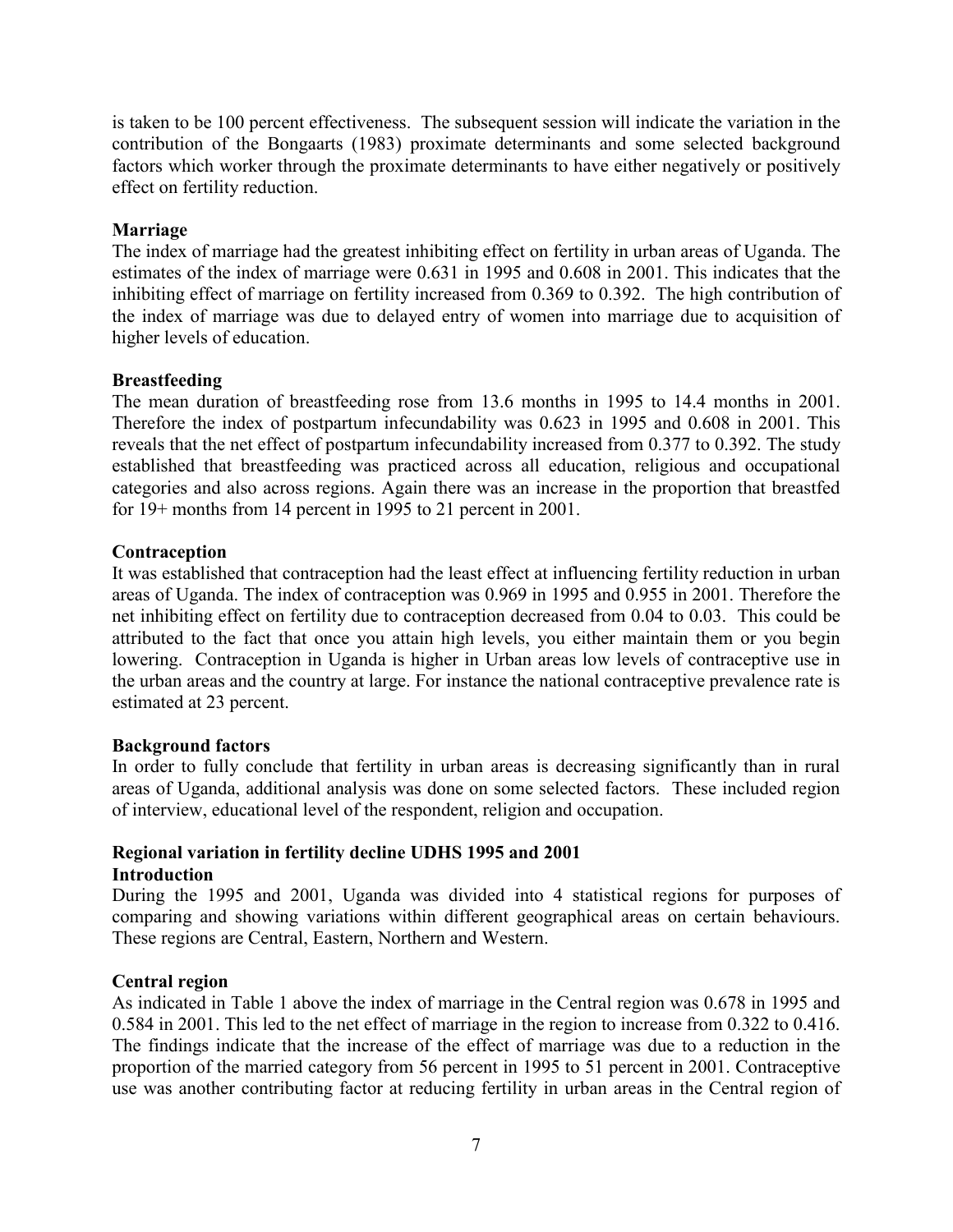Uganda. The results in Table 1 show that the index of contraception was 0.959 in 1995 and 0.943 in 2001, which led to the net effect of contraception to increase from 0.04 to 0.05. This was due to the increase in the proportion of the married category that used contraceptives.

The findings revealed that postpartum infecundability also contributed to fertility decline in urban areas in the Central region between 1995 and 2001. The index of postpartum infecundability was 0.576 in 1995 and 0.597 in 2001. However the net effect of postpartum infecundability due to breastfeeding reduced from 0.424 in 1995 to 0.403 in 2001. TFR in urban areas in the Central region reduced from 5.7 to 5.0.a

### Eastern Region

The index of marriage for the Eastern region as indicated in Table 1 above was 0.635 in 1995 and 0.706 in 2001. The net effect of marriage in the Eastern region reduced from 0.367 to 0.294. The findings indicate that this enhanced fertility in the region from 5.6 to 6.6. The results further show that the index of contraception was 0.978 in 1995 and 0.97 in 2001. This led to the net effect of contraception to increase from 0.022 to 0.057.

Furthermore findings show that the index of postpartum infecundability was 0.593 and 0.634 over the survey periods. Therefore the net effect of postpartum infecundability due to breastfeeding in the Eastern region reduced from 0.407 in 1995 to 0.366 in 2001. This further explains why fertility in urban areas in the Eastern region increased from 5.6 to 6.6.

### Northern region

In the Northern region the index of marriage was fundamental at reducing fertility. For instance the index of marriage was 0.729 in 1995 and 0.595 in 2001. Thus the net effect of marriage on fertility in the region increased from 0.271 to 0.405. The results show that the index of contraception was 0.979 in 1995 and 0.97 in 2001. Therefore the net effect of contraception in the region increased from 0.021 to 0.03. The index of postpartum infecundability due to breastfeeding in the Northern region was 0.601 in 1995 and 0.552 in 2001. This prompted the net effect of postpartum infecundability in the region to increase from 0.399 in 1995 to 0.448 in 2001. These factors contributed effectively to fertility decline in the region from 6.6 in 1995 to 4.9 in 2001.

## Western Region

In the Western region, the index of marriage was 0.640 in 1995 and 0.631 in 2001. Thus the net effect of marriage on fertility increased from 0.36 to 0.369. The index of contraception was 0.968 and 0.95 over the survey periods. This prompted the net effect of contraception to increase from 0.032 to 0.05. The index of postpartum infecundability was 0.612 in 1995 and 0.597 in 2001. The net effect of postpartum infecundability due to breastfeeding increased from 0.388 to 0.403. All these factors were fundamental at reducing fertility in the region from 5.8 in 1995 to 5.4 in 2001.

## Fertility variations by educational levels within urban areas UDHS 1995 and 2001

The education categories, which were considered in this study are; No education, Primary and Secondary+ education categories. Overall, fertility for the No education category reduced from 5.7 in 1995 to 4.2 in 2001. The relative contributions of the different proximate determinants are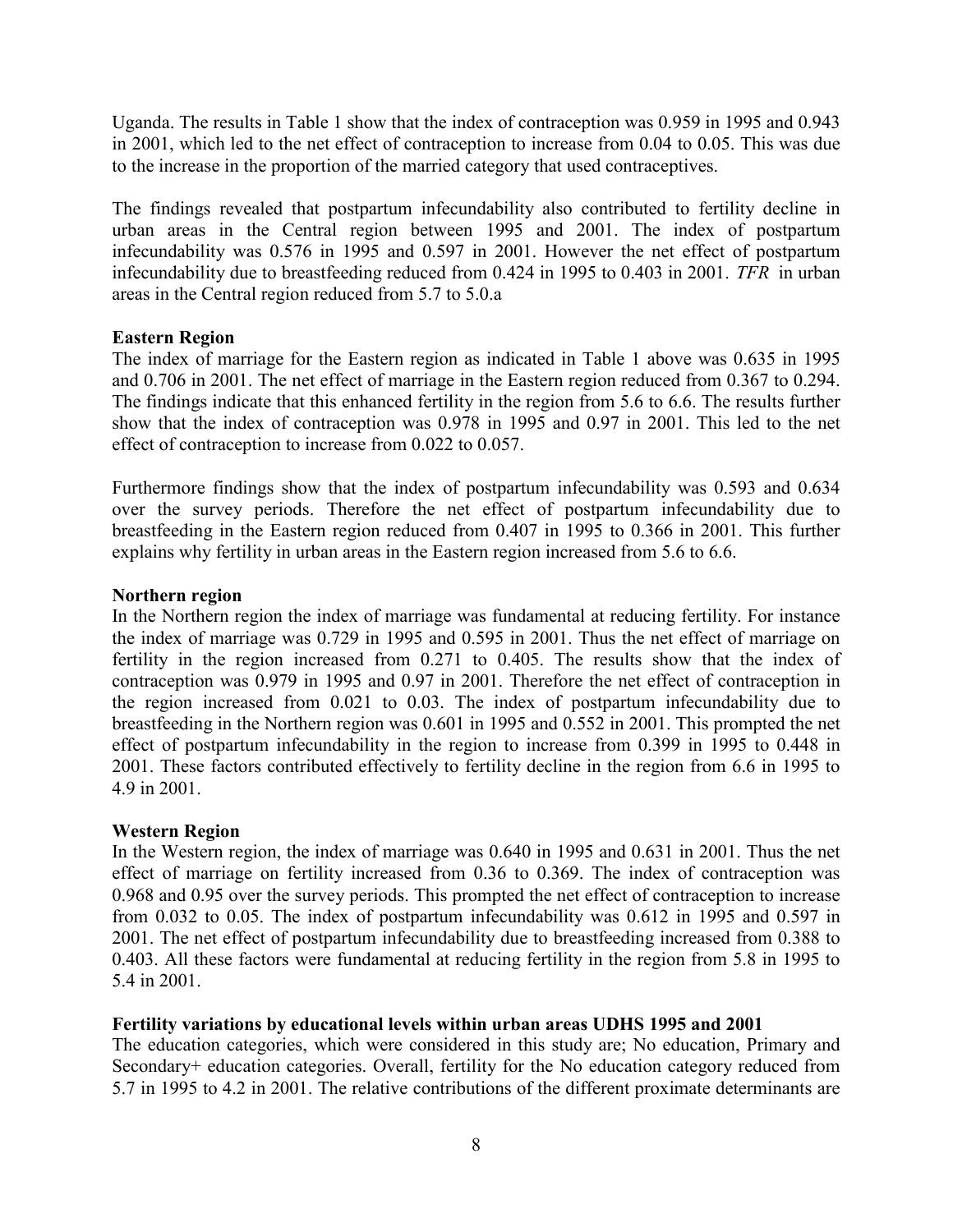explained below. The index of marriage for the No education category increased from 0.687 to 0.584. This prompted the net effect of marriage to increase from 0.313 in 1995 to 0.416 in 2001. In regard to contraception among the no education category, the contribution of contraception was least and it moved from 0.128 to 0.216 while the net effect of postpartum infecundability changed from 0.372 to 0.403.

Fertility of the Primary education category in urban areas in 1995 and 2001 reduced from 5.8 to 5.1. This was due to the changes in the different indexes of the proximate determinants. The index of marriage for women with Primary education was 0.644 in 1995 and 0.639 in 2001. This caused the net effect of marriage to increase from 0.356 to 0.361. The decline in fertility of this education category was also due to the increase in the net effect of contraception from 0.039 to 0.14 and the net effect of postpartum infecundability from 0.385 to 0.391 as a result, fertility reduced among those with primary education from 5.8 to 5.1.

The education category which contributed to fertility decline negatively was Post primary. The fertility rate for post primary (Secondary+) in urban areas increased from 4.2 in 1995 to 4.7 in 2001. This was due to the reduction in the net effect of marriage from 0.414 in 1995 to 0.398 in 2001, a reduction in the net effect of postpartum infecundability from 0.481 to 0.403 and a reduction in the mean duration of breastfeeding from 20 months to 15 months over the survey periods. The indexes showed a reduction.

### Fertility variations by religious denomination in urban areas UDHS 1995 and 2001

It is well documented how different religious denomination react to use of modern contraception hence fertility regulation. Whereas there are currently many religious denominations in Uganda, four categories were considered. These were: Catholic (Roman Catholic), Protestants (Anglican and Pentecostal Christians), Muslim and Others. All religious denominations had a decrease in the fertility over the inter survey period.

Fertility rate for the Catholic category in urban areas reduced from 5.9 to 5.0. The net effect of index of marriage was increased from 0.36 to 0.413, the net effect of contraception from 0.052 to 0.095 and the net effect of postpartum infecundability increased from 0.368 to 0.385 over the survey periods. This may be contradictory to the Catholic Church teachings.

The other denominations fertility for the Protestants category reduced from 5.3 to 5.0, while for the Muslim category it reduced from 5.7 to 5.5 over the same survey periods. The category indicated as other , fertility reduced from 5.2 in 1995 to 5.0 in 2001. Table 1 above shows the relative contributions of each of the proximate determinants.

### Fertility variations by occupation within urban areas UDHS 1995 and 2001

Three occupation categories, which were considered namely; unemployed, professional and nonprofessional. Fertility among the unemployed category reduced from 7.2 to 6.2. Of the three indexes, the index of marriage contributed the greatest decline in fertility within this category. Similarly, fertility among the non- professional category reduced from 5.4 to 4.7. Only effect of marriage and contraception contributed to this decrease. The net effect of postpartum